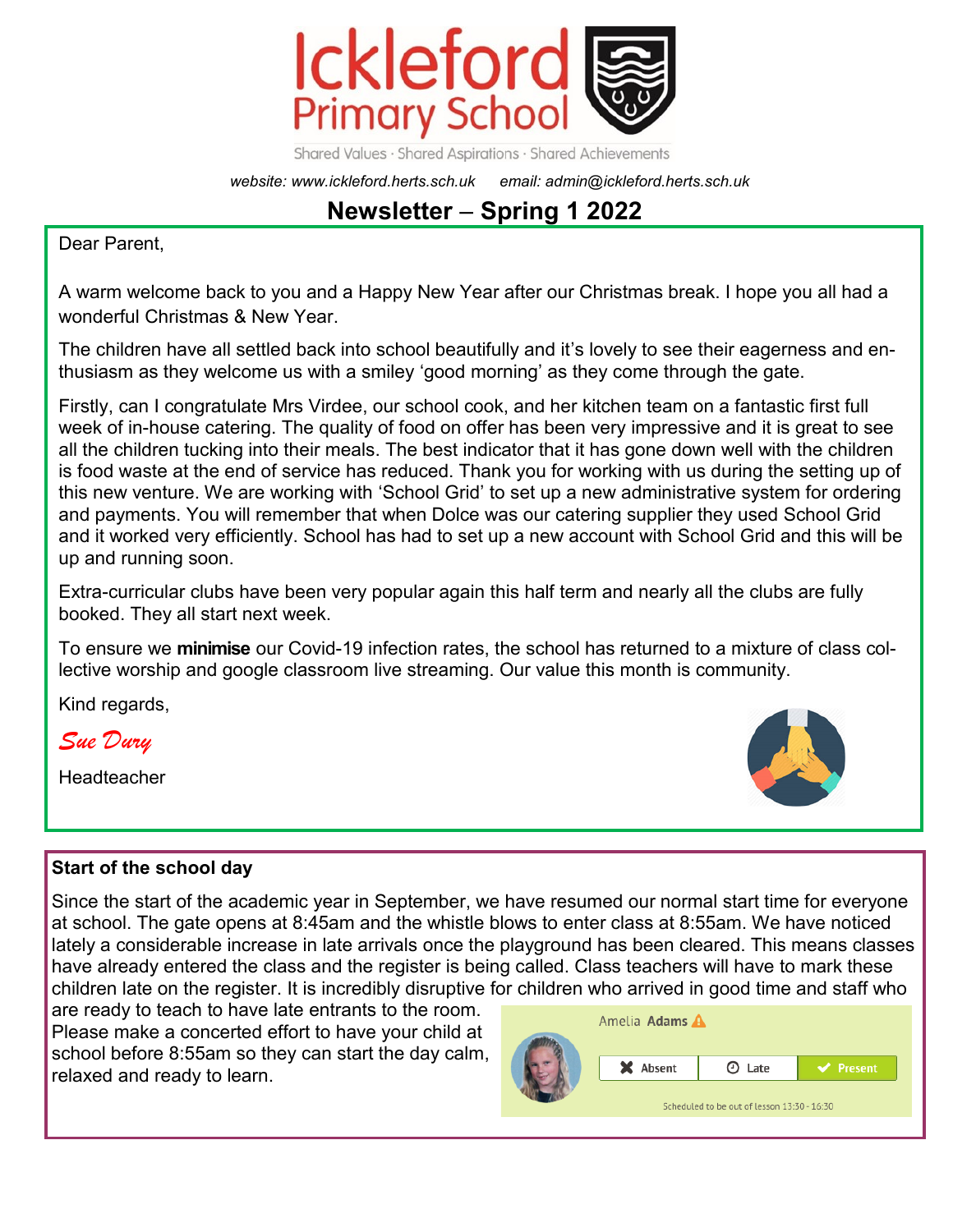## **Collection from school**



Please can you ensure that you inform school office or Jousters staff if someone different is collecting your child from school. This includes friends being collected for playdates, groups off to a party or emergency pickups. Please email the office in advance or ring in an emergency. To ensure we comply with safeguarding regulations, to keep your child safe, we will not allow them to leave with someone else unless we have been informed. Please don't be offended if we call you to confirm.

#### **Dogs on school site**

It has been reported to me that on a couple of occasions dogs have been brought onto the school site. May I remind everyone that dogs are not permitted on school grounds, under any circumstances, including holding them in your arms.



## **School Uniform – Haircuts**

Please may I remind you that we have always had a policy of **NO close cut hair styles, NO patterns or designs shaved into the hair,** at Ickleford, which is also in line with our partnership primary and secondary schools in Hitchin. We have had some younger members of the school arriving with these types of haircuts recently. If your child has a design/pattern, please let it grow out and only let them have this during the longer summer break. Also, it is school policy for long hair to be tied back whilst in school. Please make sure your child's hair is tied back with a school colour hair band when they arrive at school in the morning. Thank you.

### **Extra curricular drop off and pick up arrangements**

Extra Curricular clubs and recovery curriculum sessions start next week.

If you are dropping off a child for one of these early morning recovery curriculum sessions, refrain from driving and parking up on school grounds. Please park off site and walk up the pedestrian pathway and escort your child to their classroom door. Please ensure your child is on time for this activity. Lateness will severely hamper the teaching and learning of the other children in this session.

If your child is attending one of Mr Wylie's sports breakfast clubs, he will meet everyone at the pedestrian school gate at 8 am and then escort them up the pathway. Please ensure your child is on time, in their PE kit and carrying their school uniform to change into after the session has finished.

If you are collecting from an after school session, please wait on the village green. The class teacher will escort your children down to the pedestrian gate and handover children there.